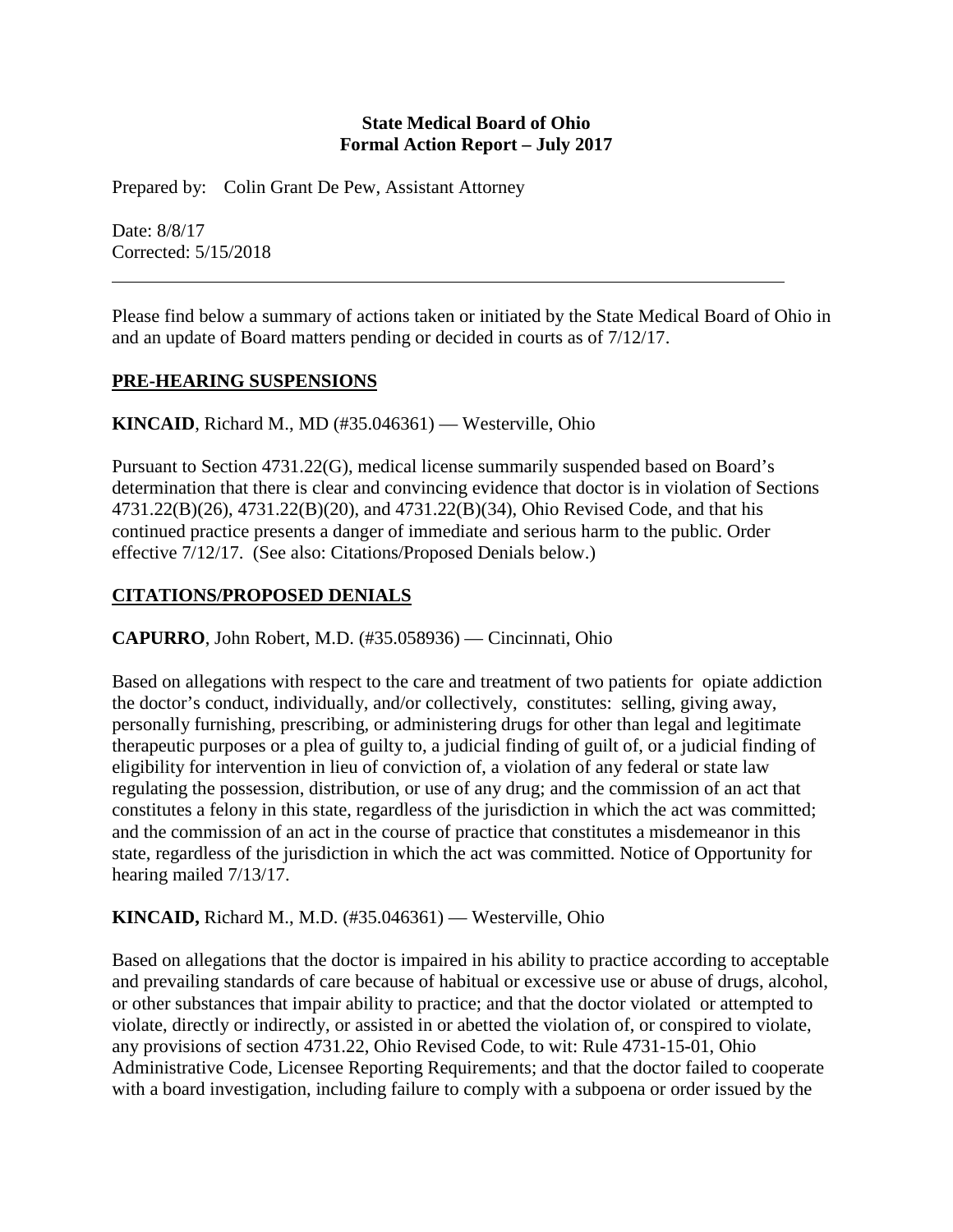board or failure to answer truthfully a question presented by the board in an investigative interview, an office conference, at a deposition, or in written interrogatories. Notice of Opportunity for hearing mailed 7/13/17.

### **RICE,** Janet Lynn, M.D. Applicant — Akron, Ohio

Based on allegations that when the doctor failed to undergo Board ordered psychiatric and chemical dependency examinations, the doctor's acts, conduct, or omissions, individually or collectively constitute an impairment in her ability to practice according to acceptable and prevailing standards of care by reason of mental illness or physical illness, including, but not limited to, physical deterioration that adversely affects cognitive, motor, or perceptive skills; and that the doctor is impaired in her ability to practice according to acceptable and prevailing standards of care because of habitual or excessive use or abuse of drugs, alcohol, or other substances that impair ability to practice. Notice of Opportunity for hearing mailed 7/13/17.

## **VALKO,** Tim Robert, MD (#35.058758) — Toledo, Ohio

Based on allegations with respect to the care and treatment of fifteen patients, the doctor inappropriately treated or failed to appropriately treat or document treatment, and that the doctor's acts, conduct, and or omissions, individually or collectively, constitute a failure to maintain minimal standards applicable to the selection or administration of drugs, or failure to employ acceptable scientific methods in the selection of drugs or other modalities for the treatment of disease. Notice of Opportunity for hearing mailed 7/13/17.

## **FINAL ORDERS**

#### **BURKONS,** David M., MD (#35.040676) — South Euclid, Ohio

Certificate to practice medicine and surgery suspended for a period of 180 days and subject to probationary terms, conditions and limitations for at least three years. Based on the finding that with respect to the care and treatment of fourteen patients, the doctor's acts, conduct and/or omissions, individually and collectively, constitute: the commission of an act in the course of practice that constitutes a misdemeanor in this state, regardless of the jurisdiction in which the act was committed; and that the doctor violated, conspired to violate, any provisions of the Ohio Revised Code, or any rule promulgated by the board, to wit: Standards and Procedures for Review of OARRS; and that the doctor violated or attempted to violate, directly or indirectly, or assisted in or abetted the violation of, or conspired to violate any provisions or the Ohio Revised code, or rules of the board; and that the doctor, to wit: General Provisions; and that the doctor failed to maintain minimal standards applicable to the selection or administration of drugs, and departed from, or failed to conform to, minimal standards of care of similar practitioners under the same or similar circumstances, whether or not actual injury to a patient is established. Order effective 8/8/17.

**DAIBER**, Robert Raymond, MD (#35.064194) — Toledo, Ohio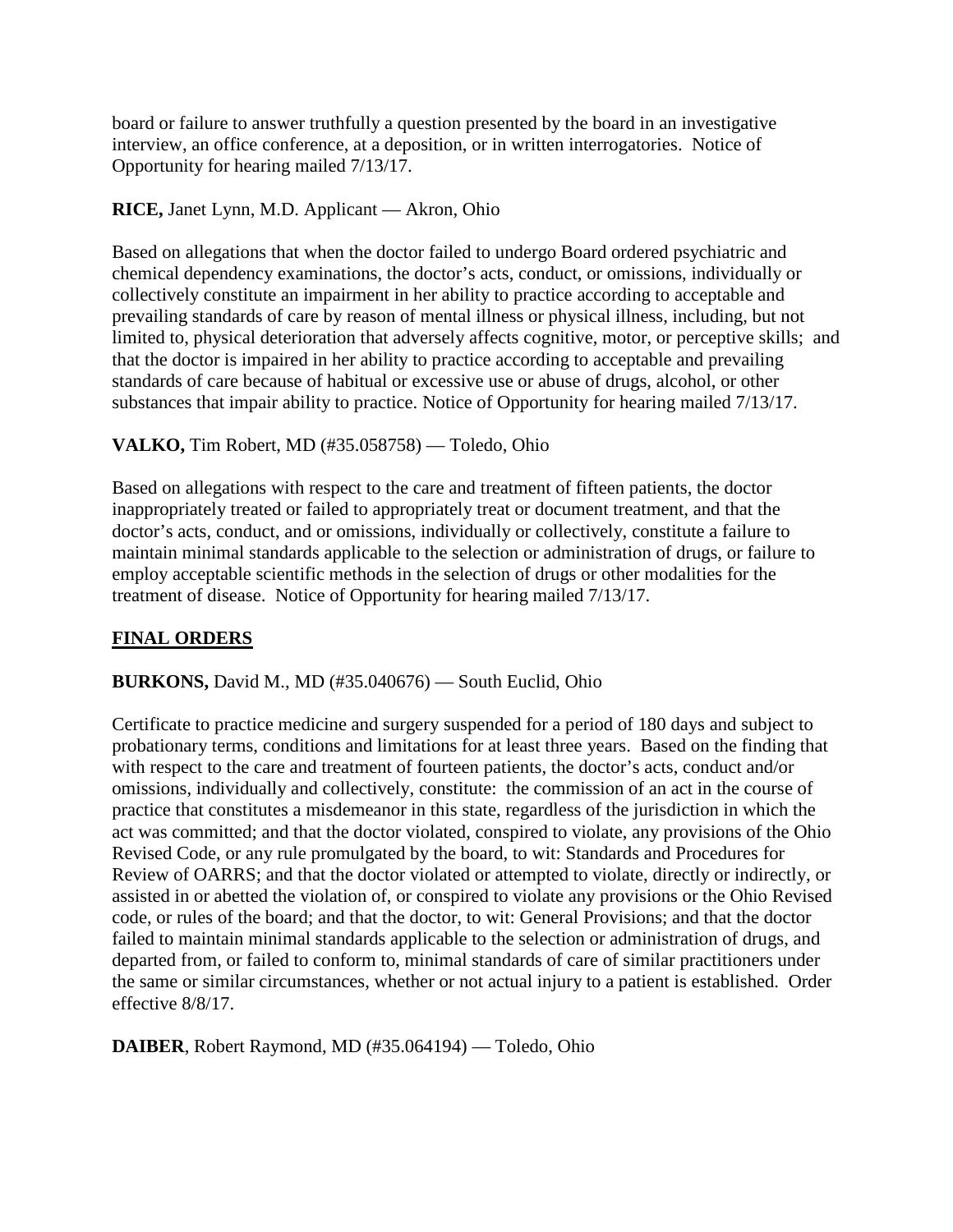Certificate to practice medicine and surgery indefinitely suspended for at least 1 year from the date of Summary Suspension, subject to interim monitoring conditions, conditions for reinstatement, and probationary terms for at least five years upon reinstatement or restoration. Based on the finding that due to the doctor's relapse on alcohol, the doctor is impaired in his ability to practice medicine according to acceptable and prevailing standards of care because of habitual or excessive use or abuse of drugs, alcohol, or other substances that impair ability to practice. Order effective 7/13/17.

### **GARBER,** Michael, M.D. (#35.124020) — Brooklyn, New York

Certificate to practice medicine and surgery subject to a stayed indefinite suspension. Based on the finding that when the doctor failed to undergo a 72-hour inpatient mental or physical examination ordered by the Board, that the doctor's acts, conduct or omissions individually and or collectively, constitute an impairment of ability to practice according to acceptable and prevailing standards of care because of habitual or excessive us or abuse of drugs, alcohol, or other substances that impair ability to practice. Order effective 8/8/17.

### **MORIN,** Douglas John, M.D. (#35.126761) — Omaha, Nebraska

Certificate to practice medicine and surgery revoked. Based on the prior action of the Nebraska Department of Health and Human Services which temporarily suspended the doctor's license in part on the determination that with respect to the care and treatment of three patients, the doctor's acts and or conduct were negligent and unprofessional, and that his continued practice would constitute an immediate danger to public health and safety. Order effective 7/13/17. (Journal Entry—No Hearing Requested).

#### **POLLACK,** Anna G., M.D. (#35.122856) — Dayton, Ohio

Certificate to practice medicine and surgery reprimanded. Based on the prior action of the Kansas State Board of Healing Arts which issued a final order that publicly censured and fined the doctor \$500.00 for having committed fraud and or misrepresentations when she falsely entered information about malpractice insurance on her license renewal application; failed to furnish the Kansas Board with information regarding her malpractice insurance; failed to maintain a policy of professional liability insurance; and committed conduct likely to deceive, defraud, or harm the public by providing inaccurate and or false information; all of which individually or collectively constitute any of the following actions taken by an agency responsible for authorizing, certifying or regulation an individual to practice a health care occupation or provide health care services in this state or another jurisdiction, for any reason other than nonpayment of fees: the limitation, revocation, or suspension of an individual's license to practice; acceptance of an individual's license surrender; denial of a license' refusal to renew or reinstate a license; imposition of probation; or issuance of an order of censure or other reprimand. Order effective 7/13/17.

**VELASQUEZ,** David Antonio, M.D. (#35.081766) — Westerville, Ohio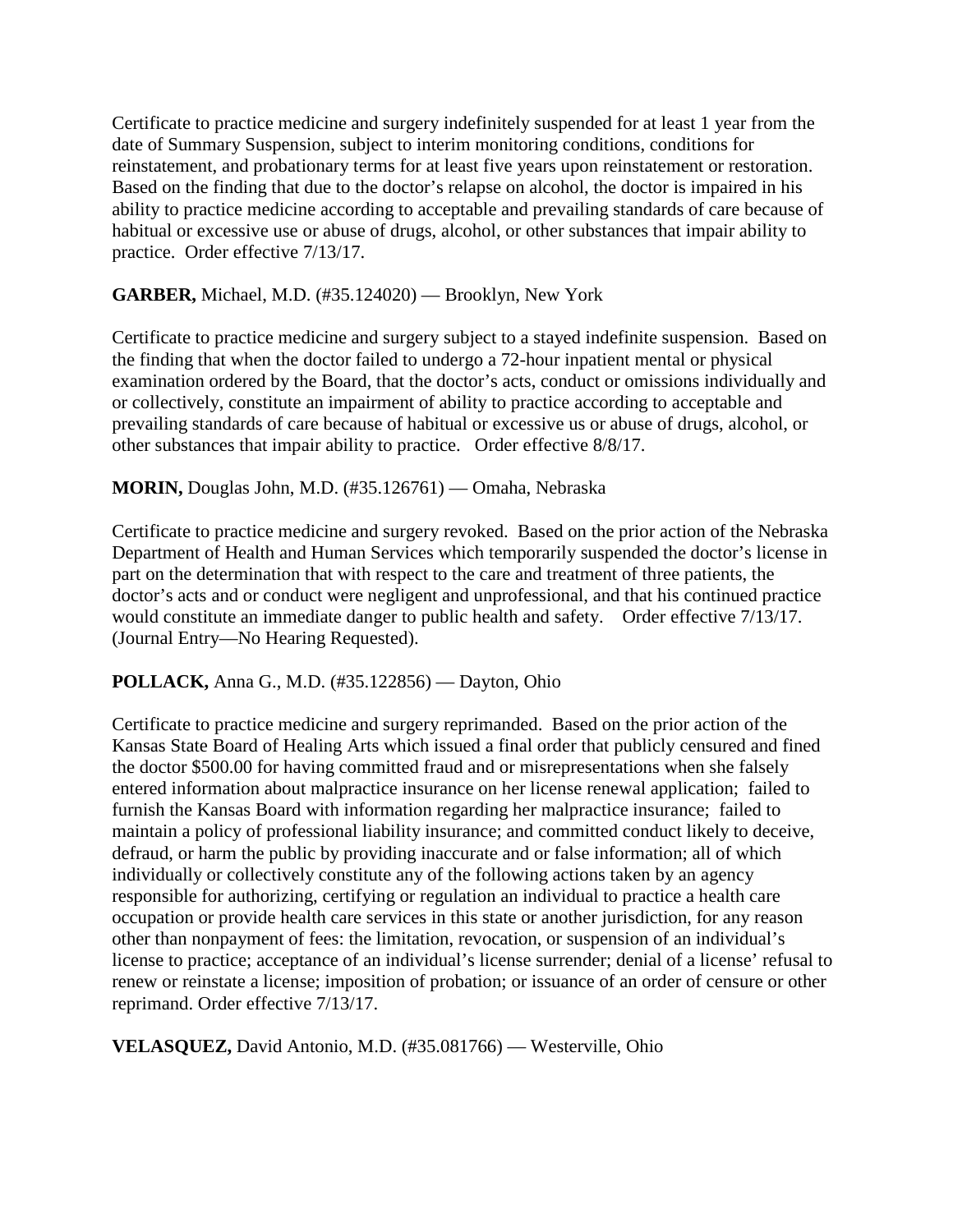Certificate to practice medicine and surgery permanently revoked. Based on the doctor's conviction in the Coshocton County Court of Common Pleas, Coshocton County, Ohio, to one felony count of Permitting Drug Abuse, and two felony counts of Trafficking in Drugs, which individually or collectively, constitute: a plea of guilty to, a judicial finding of guilt of, or a judicial finding of eligibility for intervention in lieu of conviction for, a felony; and selling, giving away, personally furnishing, prescribing or administering drugs for other than legal and legitimate therapeutic purposes or a plea of guilty to, or a judicial finding of guilt of, or a judicial finding of eligibility for intervention in lieu of conviction of, a violation of any federal or state law regulation the possession, distribution, or use of any drug. Order effective 7/13/17.

**VONDEREMBSE**, Sandra Sue, M.D. (#35.062293) — Oregon, Ohio

Certificate to practice medicine and surgery indefinitely suspended for at least twelve months, subject to interim monitoring conditions, conditions for reinstatement, including the completion of an office management and tax course for small businesses, and probationary terms for at least three years upon reinstatement or restoration. Based on the doctor's plea of guilty in the United State District Court for the Northern District of Ohio, Western Division, to Attempt to Evade or Defeat Tax or Payment Thereof, which constitutes a plea of guilty and or judicial finding of guilt of, or a judicial finding of eligibility for intervention in lieu of conviction for, a felony. Order effective 8/8/17.

## **VOLUNTARY PERMANENT SURRENDERS/ RETIREMENTS/WITHDRAWALS**

**CAIOLA**, Christopher Philip, MD (57.024410) — Williamsville, New York

Permanent revocation of training certificate to practice medicine and surgery in the state of Ohio authorized by doctor in lieu of further formal disciplinary proceedings pursuant to Sections 4731.22(B)(26), and 4731.22(B)(15), Ohio Revised Code. Agreement effective 7/12/17.

**DeCLUE**, Ann Douglas, M.D. (#35.120757) — Springboro, Ohio

Voluntary permanent retirement of certificate to practice medicine and surgery authorized by doctor in lieu of further investigation or formal disciplinary proceedings pursuant to Section 4731.22(B)(19), Ohio Revised Code. Agreement effective 7/12/17.

**RACZ**, Aimee Ann, M.D. Applicant — Norman, Oklahoma

Permanent withdrawal of application to practice medicine and surgery authorized by doctor in lieu of lieu of further investigation regarding possible violations of Section 4731.22(B)(26), Ohio Revised Code. Effective 7/12/17.

**SANKER,** Ronald Joseph, DO (#34.001459) — Lorain, Ohio

Permanent revocation of license to practice medicine and surgery in the state of Ohio authorized by doctor in lieu of further formal disciplinary proceedings pursuant to Sections 4731.22(B)(6), and 4731.22(B)(20), Ohio Revised Code, to wit: Utilization of Short Term Anorexiants for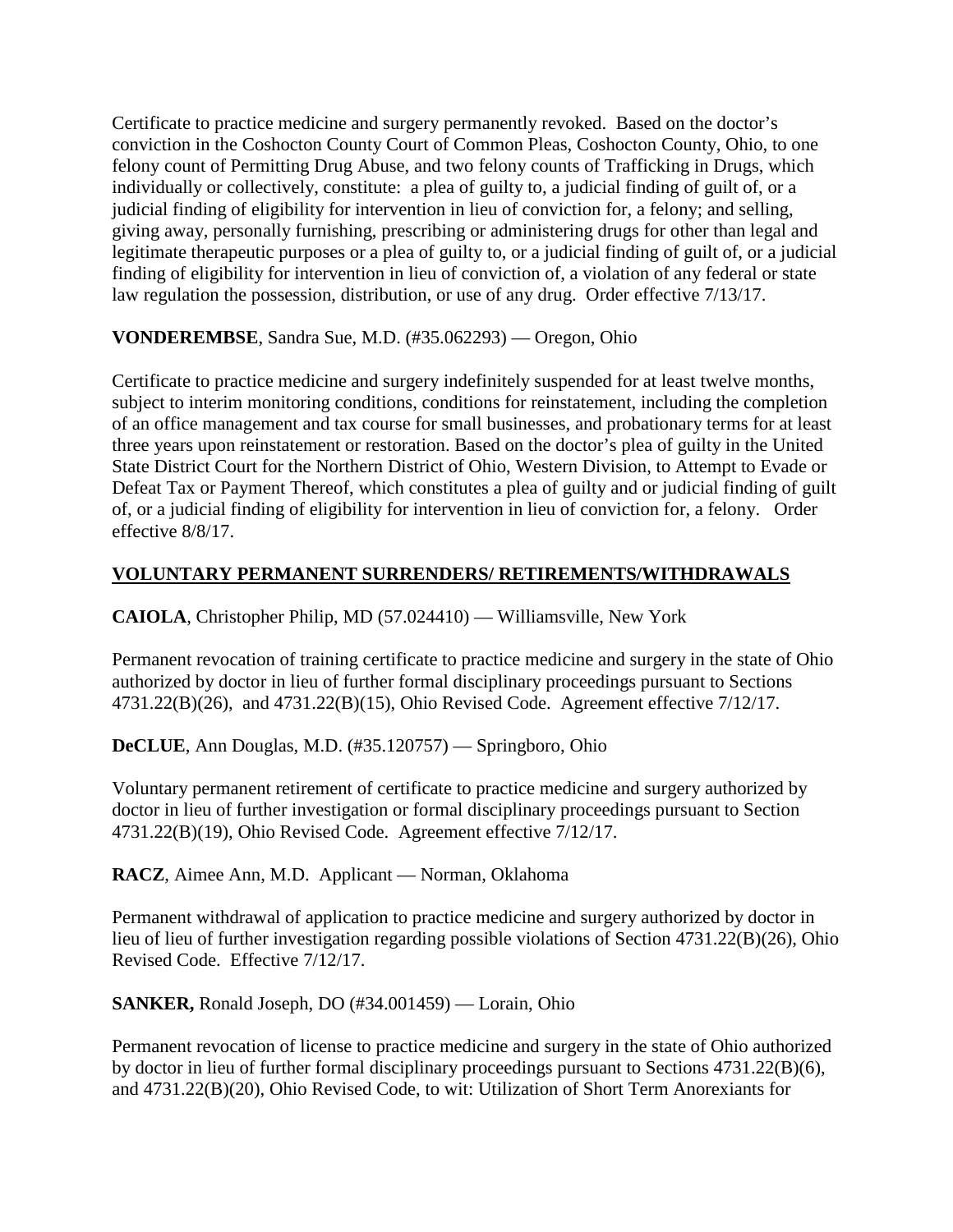Weight Reduction, Rule 4731-11-04, Ohio Administrative Code, and Standards and Procedures for Review of OARRS, Rule 4731-11-11 Ohio Administrative Code. Agreement effective 7/12/17.

# **CONSENT AGREEMENTS**

**BAUER**, Wm. Rudolph, M.D. (#35.030383) — Port Clinton, Ohio

Medical license reprimanded and subject to a \$7,500.00 fine, and the completion of a Controlled Substance Prescribing Course within one year. Based on the doctor's admission, that with respect to thirteen specified patients, the doctor failed to comply with standards and procedures for review of the Ohio Automated RX Reporting System when prescribing Schedule II-V controlled substances including opioid analgesics and/or benzodiazepines. Agreement effective 7/12/17.

**CORFMAN**, Cari Renee, M.T. (#33.015636) — Sycamore, Ohio

License to practice massage therapy restored and immediately suspended for ninety days, fined \$500.00, and subject to interim monitoring terms and probationary monitoring terms for at least two years. Based on the massage therapist's admission that she practiced massage therapy for more than two years after her license expired, which constitutes a felony. Agreement effective 7/12/17.

## **GUPTA**, Anshuli, M.D. (#35.126707) — Zanesville, Ohio

Certificate to practice medicine and surgery suspended for an indefinite period of time, but not less than ninety days, fined \$7,500.00, and subject to interim monitoring conditions and conditions for reinstatement. Based on the doctor's admission that she entered inpatient treatment for sedative hypnotic dependence and opioid use disorder; subsequently relapsed and reentered treatment; and that she obtained the medications by prescribing in the names of herself, family members, and fictitious individuals. Agreement effective 7/12/17.

**KALIS**, Perry Michael, M.D. (#35.038121) — Zanesville, Ohio

Medical license reprimanded and subject to a \$7,500.00 fine, and the completion of a Controlled Substance Prescribing Course within one year. Based on the doctor's admission that with respect to the care of ten patients, the doctor's acts, conduct and/or omissions constitute a violation of the Board's rule with respect to the Standards and Procedures for Review of Ohio Automated RX Reporting System. Agreement effective 7/12/17.

**MARSH,** James Allen, D.O. (#34.009757) — Milan, Ohio

Osteopathic medical license reinstated, subject to probationary terms, conditions and limitations for at least five years. Based on doctor having completed all requirements for reinstatement of license pursuant to the terms of the July 2016 Consent Agreement. Agreement effective 7/12/17. Reinstatement effective 7/14/17.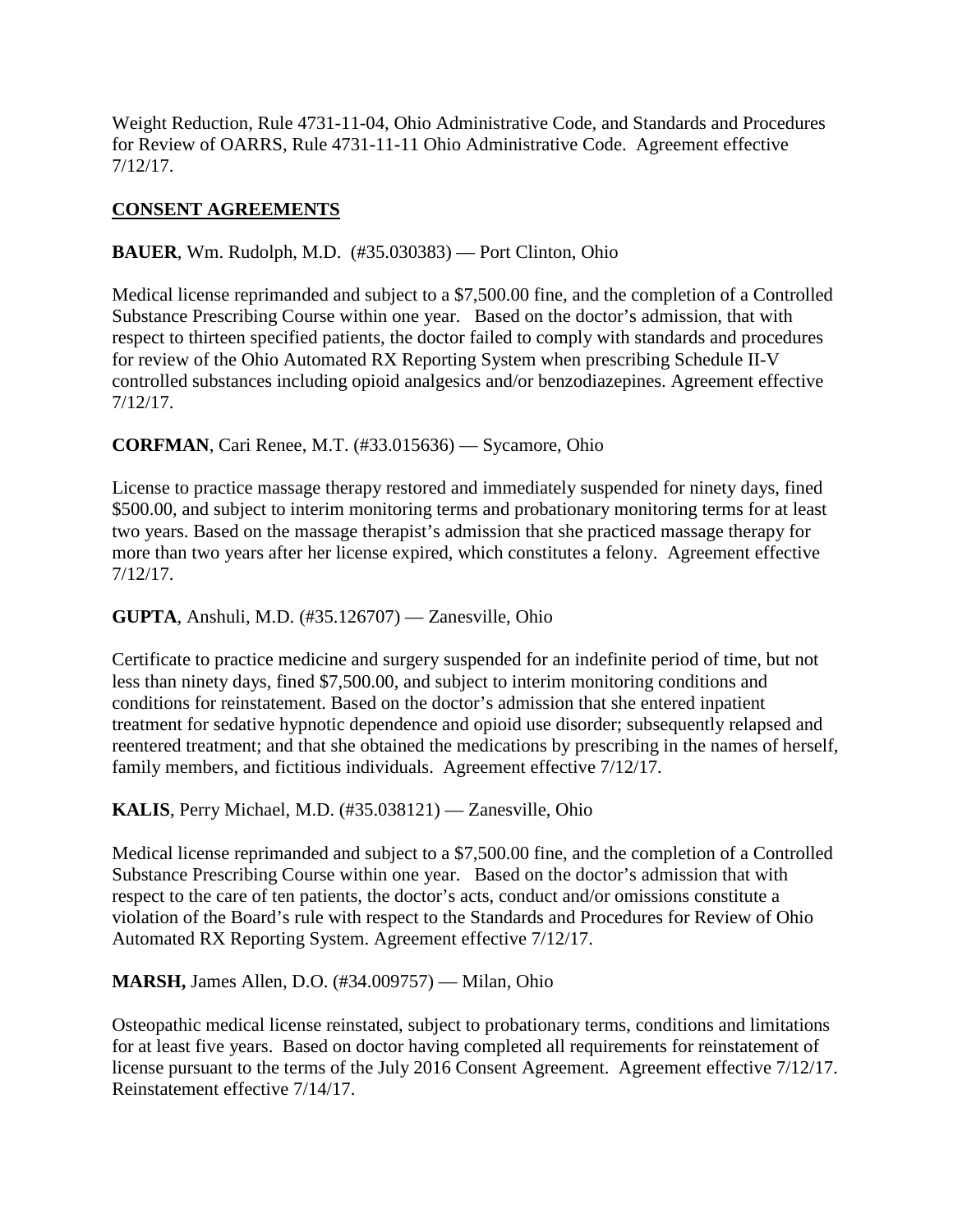# **STODDARD,** Frank Gerard, D.P.M. (#36.003130) — Medina, Ohio

Certificate to practice podiatric medicine and surgery indefinitely suspended for at least ninety days, subject to interim monitoring conditions and conditions for reinstatement. Based on the doctor's admission that he violated the terms of the April 2017 Step I Consent Agreement when he relapsed on alcohol and tested positive for alcohol consumption. Agreement effective 7/12/17.

**TANDON**, Rajive, M.D. (#35.075550) — Columbus, Ohio

Certificate to practice medicine and surgery suspended for an indefinite period of time, but not less than one hundred and eighty days, fined \$7,500.00, and subject to interim monitoring conditions and conditions for reinstatement. Based on the doctor's admission that he is impaired in his ability to practice according to acceptable and prevailing standards of care because of habitual or excessive use or abuse of drugs, alcohol, or other substances that impair ability to practice; and that he committed an act that constitutes a felony in this state, regardless of the jurisdiction in which the act was committed, when he entered inpatient treatment for opioid use disorder and stole Percocet and Oxycodone from patients. Agreement effective 7/12/17.

# **PROBATIONARY REQUESTS AND MODIFICATIONS**

**BALDIE**, Kevin G., M.D. (#35.128985) — Cuyahoga, Ohio

Doctor's request for approval of psychiatrist to complete a return to work assessment granted by vote of the Board on 7/12/17.

**BENZ,** Thomas Bartley, M.D. (#35.127311) — Parkersburg, West Virginia

Doctor's request for approval of discontinuance of the requirement to keep drug logs granted by vote of the Board on 7/12/17.

**BONNER,** Courtney Deselm, D.O. (#34.006885) — Cambridge, Ohio

Doctor's request for discontinuance of chart review requirements granted by vote of the Board on 7/12/17.

**ENGLISH,** James Carey, MD (#35.048622) — Westerville, Ohio

Doctor's request for discontinuance of chart review requirements granted by vote of the Board on 7/12/17.

**ERICKSON**, Mary Jo-Ellen, M.D. (#35.073493) — Dayton, Ohio

Doctor's request for reduction in frequency of psychotherapy sessions and meeting attendance to twice per week granted by vote of the Board on 7/12/17.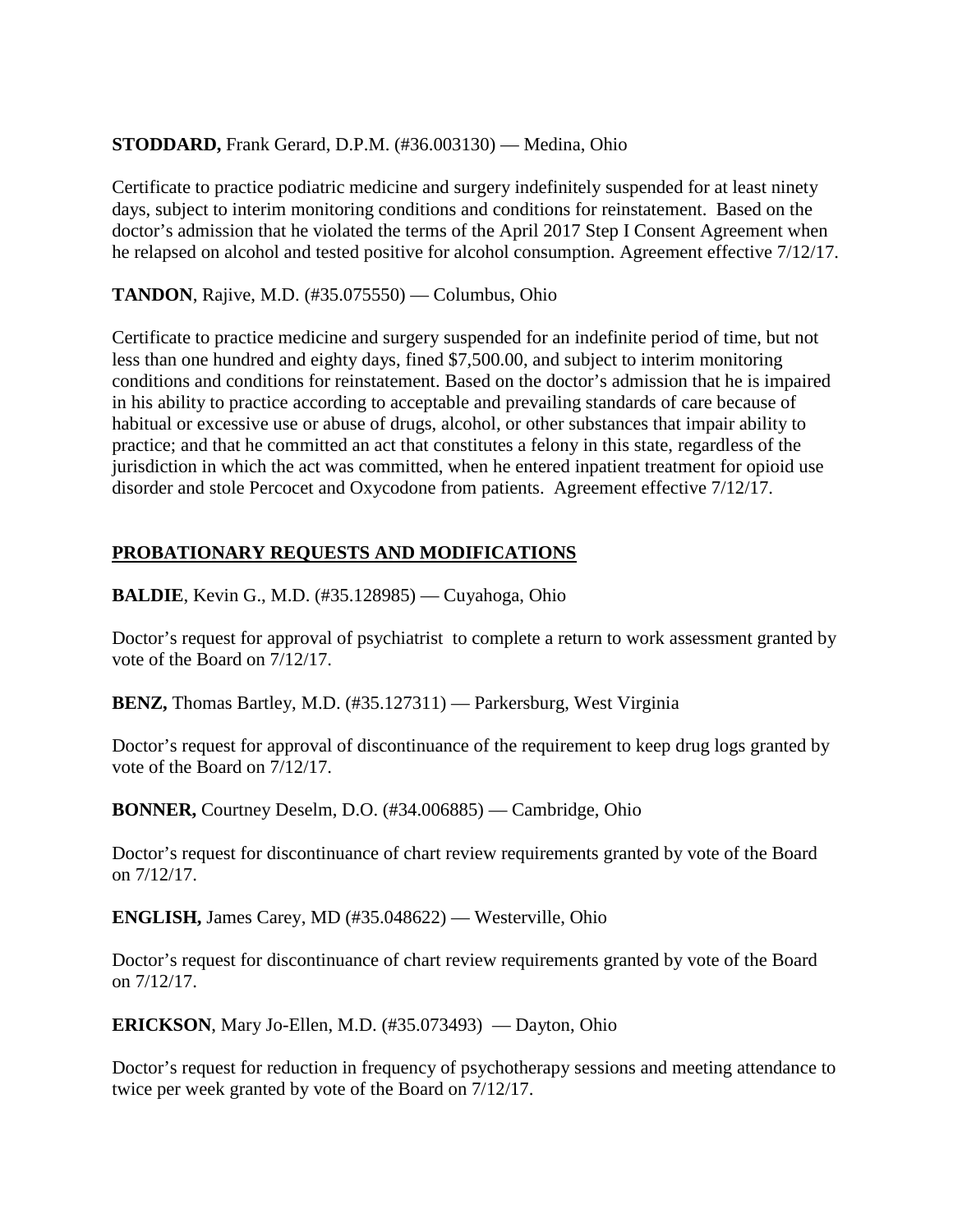**LUTZ,** James Thomas, M.D. (#35.057139) — Cincinnati, Ohio

Doctor's request for reduction in frequency of patient chart reviews from ten per week to ten per month, and reduction in frequency of personal appearances from every three months to biannually, granted by vote of the Board on 7/12/17.

**ORRA**, Abdul-Ghani Mohamad, D.O. (#34.003811) — North Olmsted, Ohio

Doctor's request for approval of medical documentation course, and controlled substance and prescribing course, granted by vote of the Board on 7/12/17.

**PURVIS,** Jr., Jerry Gaines, M.D. (#35.080726) — Adel, Georgia

Pursuant to vote of the Board during its May 2017 Board meeting, Doctor made final appearance before the Board on 7/12/17. Additionally, doctor's request for release from the terms of the 8/8/12 Step II Consent Agreement to be effective on 8/9/17, granted by vote of the Board on 7/12/17.

**SAMPSON**, Shane Timothy, M.D. (#35.063468) — Greenville, Ohio

Doctor's request for approval of controlled substance and prescribing course, and medical ethics course granted by vote of the Board on 7/12/17.

**WINKLER**, Aubrey Dawn, PA (#50.004611RX) — Cleveland, Ohio

Physician assistant's request for approval of medical ethics and boundaries course granted by vote of the Board on 7/12/17.

## **PROBATION TERMINATED**

**BEVER**, Rhonda Lynnis, M.T. (#33.010397) — Loveland, Ohio

Massage therapist's request for release from the terms of the 1/14/15 Consent Agreement granted by vote of the Board on 7/12/17. Effective 7/13/17.

**GROSS**, Carey Kathleen, D.O. (#34.010597) — Fort Smith, Arkansas

Doctor's request for release from the terms of the 4/11/12 Consent Agreement granted by vote of the Board on 7/12/17. Effective immediately.

**HARD**, Wesley Frank, M.D. (#35.047888) — Columbus, Ohio

Doctor's request for release from the terms of the 11/10/10 Board Order granted by vote of the Board on 7/12/17. Effective 7/14/17.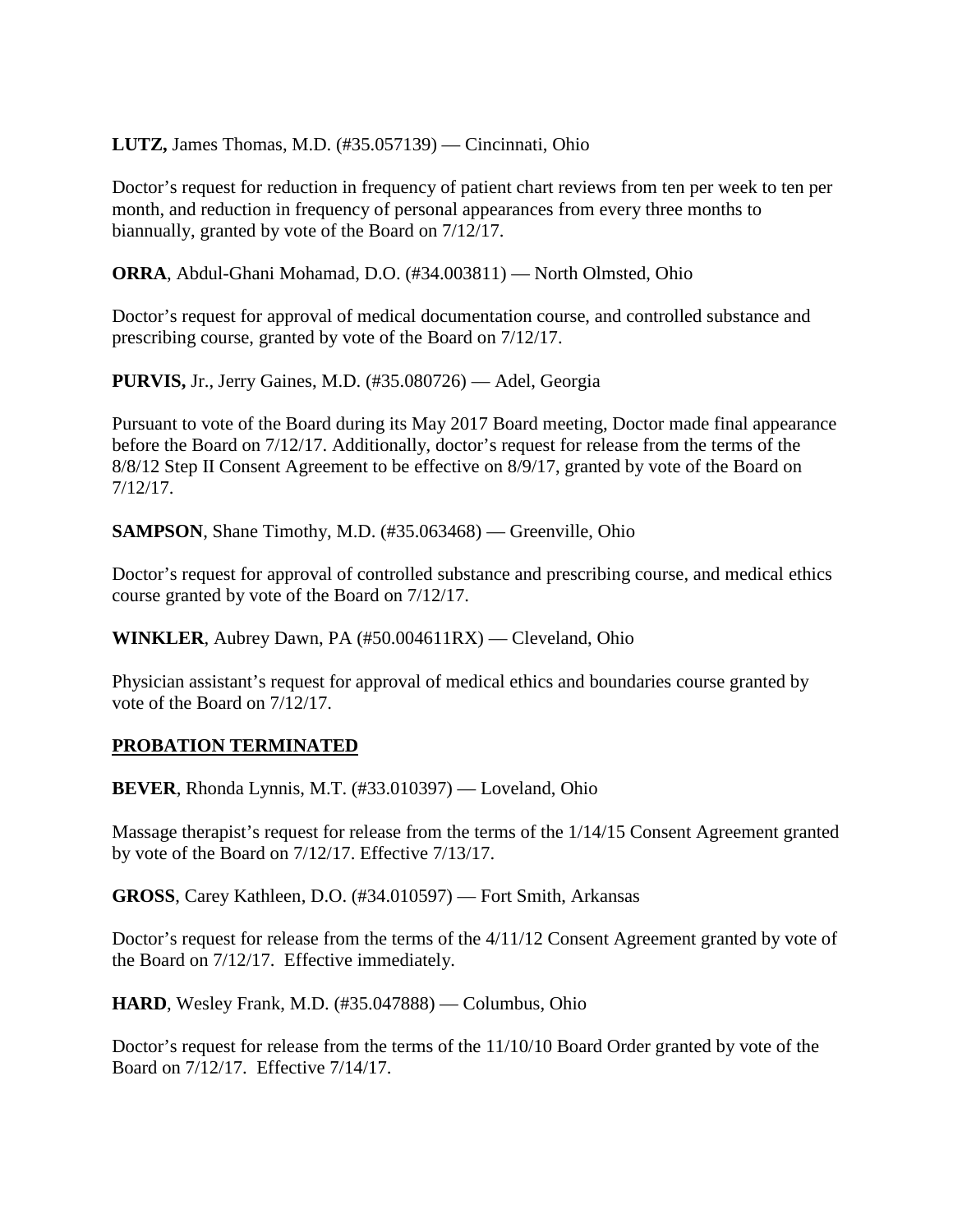**SABINO,** Alan Dale, M.D. (#35.084776) — Stockton, California

Doctor's request for release from the terms of the 7/11/12 Step II Consent Agreement granted by vote of the Board on 7/12/17. Effective immediately.

# **NON-DISCIPLINARY ACTIONS**

**HOWELL**, Kathleen Couling, M.D. (#35.065125) — Columbus, Ohio

Doctor's license to practice medicine and surgery restored, pending passage of the Special Purpose Examination (SPEX) or specialty board recertification examination. Upon restoration, such license is immediately restricted to participation in a preceptorship, until doctor provides documentation that she has successfully completed the Board approved preceptorship. Order effective 7/13/17. (Journal Entry – No hearing requested.)

**RILEY**, Hugh Kelley, M.D. Applicant — Brentwood, Tennessee

Doctor's license to practice medicine and surgery granted, and limited to the practice of administrative, non-clinical medicine until doctor provides documentation that he has successfully recertified his American Board of Medical Specialties Certification in Pediatrics and completed a Board approved preceptorship. Order effective 7/13/17. (Journal Entry – No hearing requested.)

# **COURT ACTIONS**

**De BOURBON**, Ernest Bitela. III, M.D. (#35.073780) — Dublin, Ohio

By Decision and Judgment Entry on 6/27/17 and 6/30/17 respectively, the Court of Appeals of Ohio, Tenth Appellate District overruled the doctor's assignment of error, and affirmed the Franklin County Court of Common Pleas decision denying doctor's motion to stay the order of the State Medical Board of Ohio.

**CARDINAL,** Traci Lee, P.A. (#50.003064RX) — Springfield, Ohio

Notice of Appeal filed 7/3/17 to Court of Appeals of Ohio, Tenth Appellate District from the 6/2/17 Decision and Entry of the Court of Common Pleas of Franklin County, Ohio.

**LEIBOLD,** Jennifer Elaine, P.A. (#50.001562RX) — Springboro, Ohio

Notice of Appeal filed 7/3/17 to Court of Appeals of Ohio, Tenth Appellate District from the 6/1/17 Decision and Entry of the Court of Common Pleas of Franklin County, Ohio.

**SINGH**, Giridhar, M.D. (#35.072989) — Dublin, Ohio